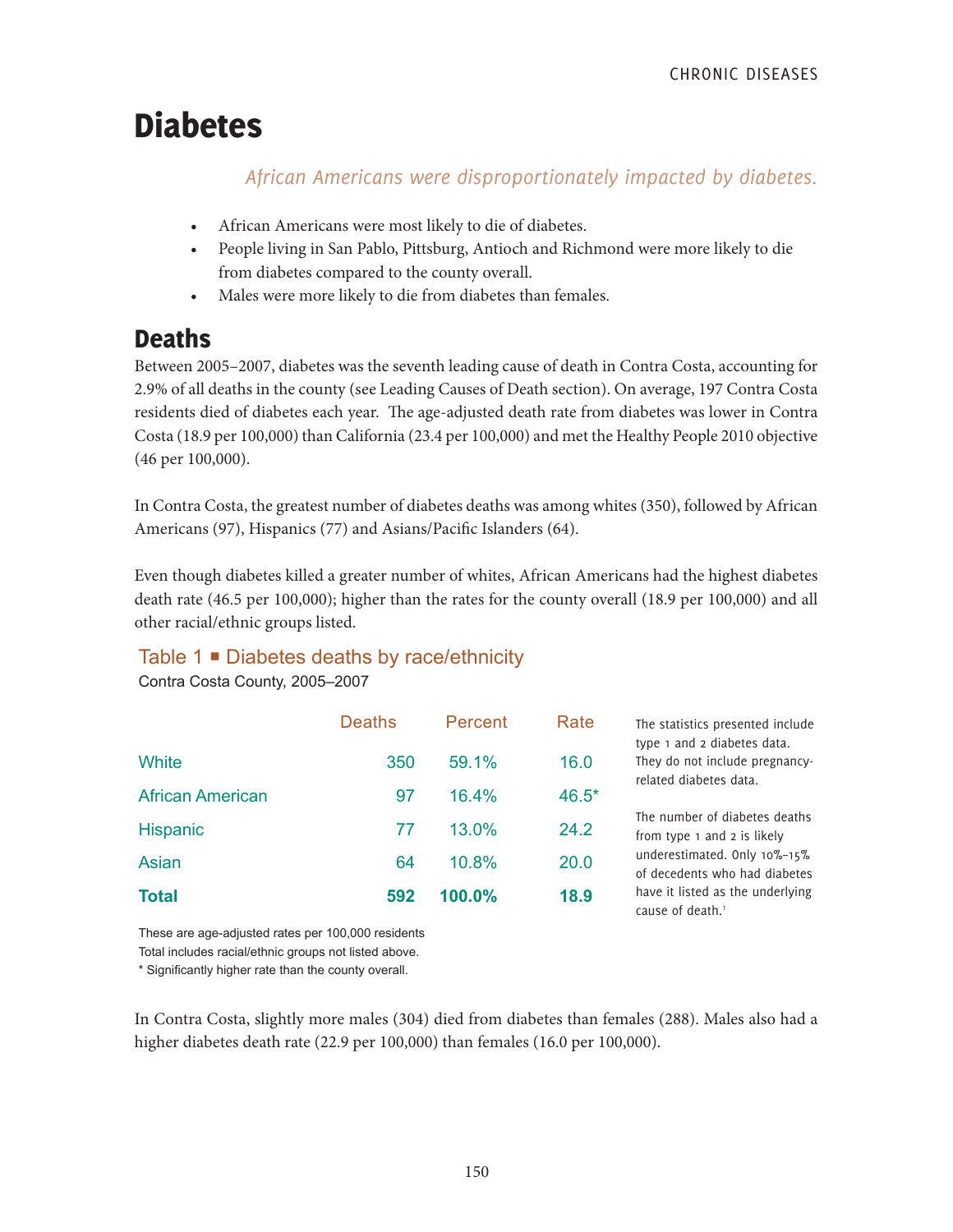#### Table  $2 \blacksquare$  Diabetes deaths by gender

Contra Costa County, 2005–2007

|         |     | Deaths Percent | Rate    |
|---------|-----|----------------|---------|
| Males   | 304 | 51.4%          | $22.9*$ |
| Females | 288 | 48.6%          | 16.0    |
| Total   | 592 | 100.0%         | 18.9    |

These are age-adjusted rates per 100,000 residents.

\* Significantly higher rate than county females overall.

The greatest number of diabetes deaths occurred among residents of Richmond (86), followed by Concord (78), Antioch (70) and Pittsburg (53).

Four cities had significantly higher diabetes death rates than the county overall (18.9 per 100,000): San Pablo (49.3 per 100,000), Pittsburg (37.0 per 100,000), Antioch (35.1 per 100,000) and Richmond (32.4 per 100,000). Only Walnut Creek had a significantly lower diabetes death rate (10.1 per 100,000) than the county overall.

#### Table 3 ■ Diabetes deaths by selected cities

|                      | <b>Deaths</b>  | Percent | Rate      |
|----------------------|----------------|---------|-----------|
| Richmond             | 86             | 14.5%   | $32.4*$   |
| Concord              | 78             | 13.2%   | 22.2      |
| Antioch              | 70             | 11.8%   | $35.1*$   |
| Pittsburg            | 53             | 9.0%    | $37.0*$   |
| <b>Walnut Creek</b>  | 48             | 8.1%    | $10.1***$ |
| San Pablo            | 35             | 5.9%    | 49.3*     |
| <b>Martinez</b>      | 27             | 4.6%    | 25.5      |
| <b>Pleasant Hill</b> | 24             | 4.1%    | 20.2      |
| <b>Brentwood</b>     | 22             | 3.7%    | 22.0      |
| <b>El Cerrito</b>    | 21             | 3.5%    | 16.5      |
| <b>Bay Point</b>     | 14             | 2.4%    | <b>NA</b> |
| <b>Pinole</b>        | 13             | 2.2%    | <b>NA</b> |
| <b>Hercules</b>      | 9              | 1.5%    | <b>NA</b> |
| Oakley               | $\overline{7}$ | 1.2%    | <b>NA</b> |
| <b>Contra Costa</b>  | 592            | 100.0%  | 18.9      |

Contra Costa County, 2005–2007

These are age-adjusted rates per 100,000 residents.

Contra Costa total includes cities not listed above.

\* Significantly higher rate than the county overall.

\*\* Significantly lower rate than the county overall.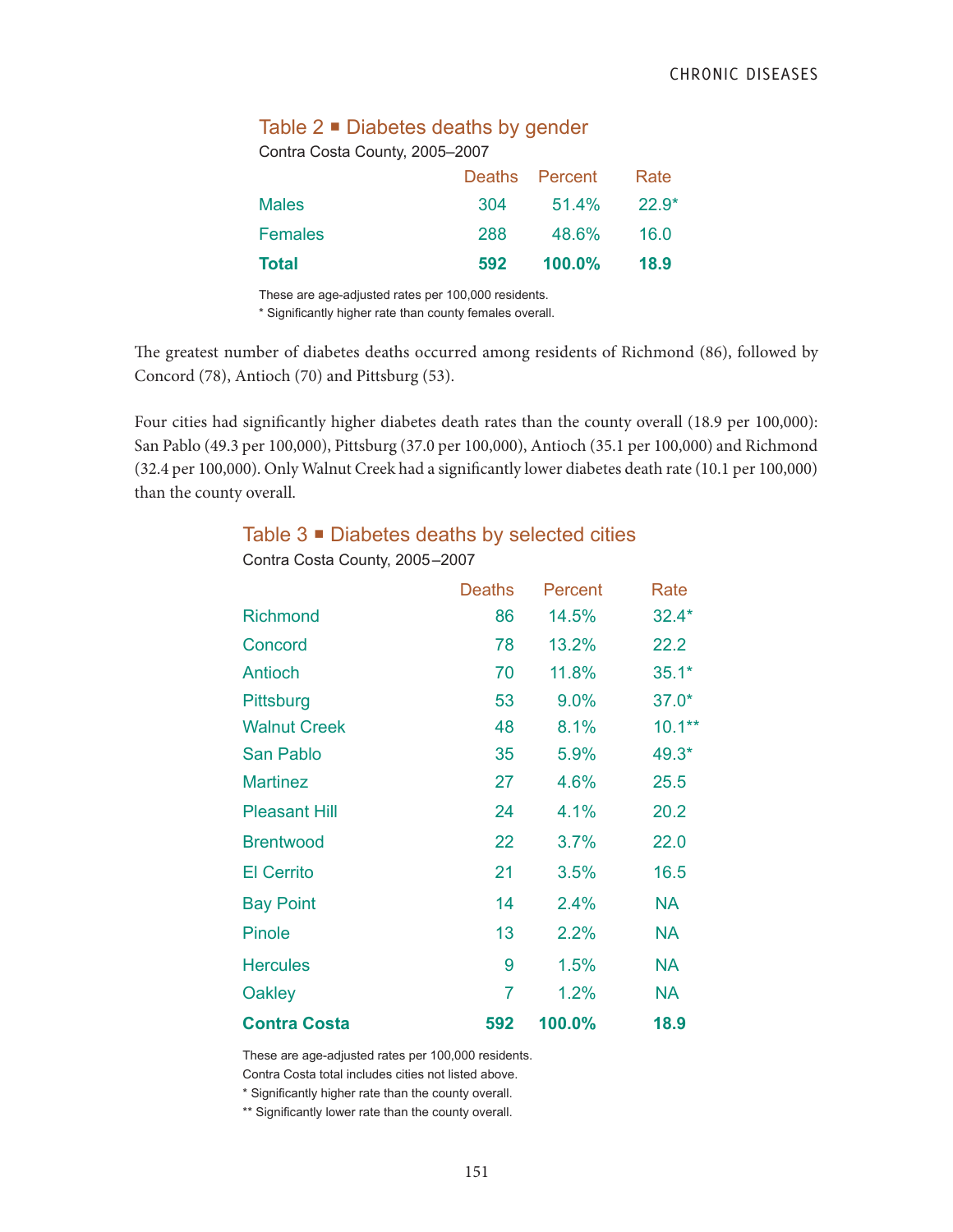# Estimated Cases

Information about diabetes deaths indicates the ultimate toll this disease takes on people's lives. But more people develop diabetes than die from it. To understand the full impact of diabetes on the community's health it is also important to assess the diabetes burden on those living with the disease. In this section, diabetes prevalence is defined as the number of people who reported ever being diagnosed with diabetes. Since some people are never diagnosed, this data does not fully capture the total number of people living with the disease. However, it provides some idea of how common diabetes is in our community.

According to the 2007 California Health Interview Survey, approximately 51,000 adults 18 years and older in Contra Costa had ever been diagnosed with diabetes, resulting in a diabetes prevalence of 6.5%.



Editor's note: Analyses of diabetes prevalence by gender, race/ethnicity and city was not possible for Contra Costa due to small sample size, but we can look to the greater Bay Area to learn more about how diabetes affects our community disproportionately.

In 2007, the diabetes prevalence among adults 18 years and older was similar for Contra Costa (6.5%), the greater Bay Area (6.8%) and California (7.8%).

| Table 4 ■ Diabetes cases for adults 18 years and older<br>by gender<br>2007 |           |            |
|-----------------------------------------------------------------------------|-----------|------------|
|                                                                             | Cases     | Prevalence |
| California                                                                  | 2,099,000 | 7.8%       |
| <b>Greater Bay Area</b>                                                     | 367,000   | 6.8%       |
| <b>Contra Costa</b>                                                         | 51,000    | 6.5%       |
|                                                                             |           |            |

Estimates are not age-adjusted.

In the greater Bay Area, more males (190,000) than females (177,000) were diagnosed with diabetes. The prevalence of diabetes between males (7.1%) and females (6.5%) however, was similar.

## Table 5 ■ Diabetes cases for adults 18 years and older by gender Greater Bay Area, 2007

|                |              | Cases Prevalence |
|----------------|--------------|------------------|
| <b>Males</b>   | 190,000 7.1% |                  |
| <b>Females</b> | 177,000      | 6.5%             |
| <b>Total</b>   | 367,000      | 6.8%             |
|                |              |                  |

Estimates are not age-adjusted.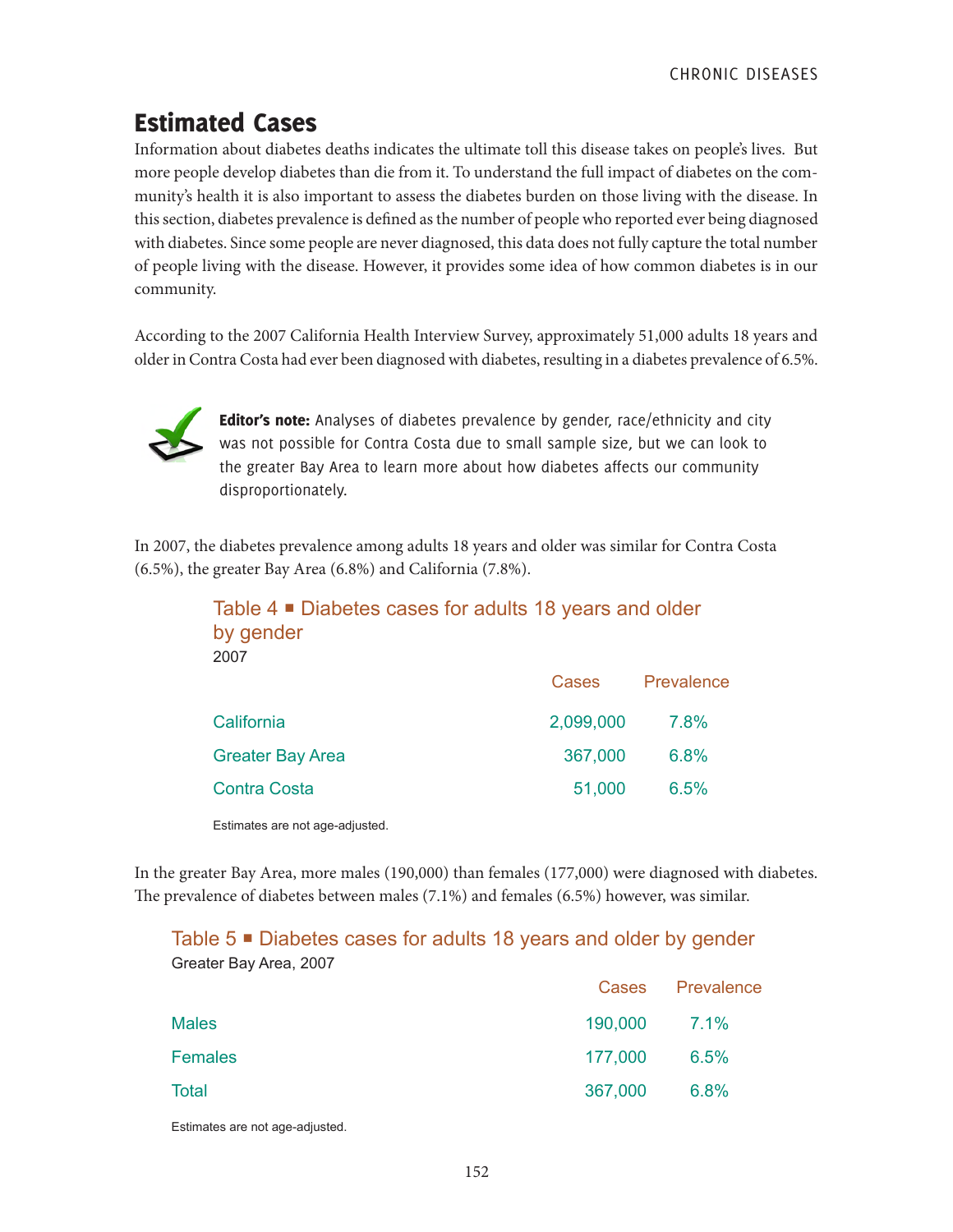The greatest number of adult diabetes cases in the greater Bay Area was among whites (167,000), followed by Latinos (84,000), Asians/Pacific Islanders (80,000) and African Americans (30,000).

| Greater Bay Area, 2007        |         |            |
|-------------------------------|---------|------------|
|                               | Cases   | Prevalence |
| White                         | 167,000 | 6.1%       |
| Latino                        | 84,000  | 8.2%       |
| <b>Asian/Pacific Islander</b> | 80,000  | 6.8%       |
| <b>African American</b>       | 30,000  | 8.8%       |
| <b>Total</b>                  | 367,000 | 6.8%       |

Table  $6 \equiv$  Diabetes cases for adults 18 years and older by race/ethnicity

Estimates are not age-adjusted. Total includes racial/ethnic groups not listed above.

Analysis of prevalence data at the California level revealed racial/ethnic disparities in diabetes prevalence. In 2007, American Indian/Alaska Native (14.2%) and African American adults 18 years and older (11.5%) had higher prevalence of diabetes than California adults overall (7.8%). The prevalence of diabetes among whites (6.7%) was lower than the state overall.

#### **What is diabetes?**

Diabetes is a chronic disease in which the body makes too little insulin or does not use it effectively. Insulin helps the body absorb excess blood glucose from the bloodstream. Blood glucose levels are normally kept within a normal range by insulin. People with diabetes have higher than normal blood glucose levels.2 There are three types of diabetes: **Type 1 diabetes**, also known as insulin-dependent diabetes, is an autoimmune disease and most typically occurs in children and young adults. Type 1 diabetes accounts for 5% to 10% of all diagnosed cases of diabetes.2 **Type 2 diabetes**, formerly known as "adult onset" diabetes, accounts for 90–95% of diabetes cases. Although it typically occurs after the age of 40, rates have been increasing among children and youths. Type 2 diabetes is linked to obesity and physical inactivity. **Gestational diabetes** is a type of diabetes that only pregnant females get. If not treated, it can cause problems for mothers and babies. Gestational diabetes develops in 2% to 14% of all pregnancies (depending on the race of the mother) but usually disappears when a pregnancy is over. About half of women with gestational diabetes will develop type 2 diabetes later.<sup>1</sup>

### **Why is it important?**

Diabetes is the seventh leading cause of death in Contra Costa overall and a top 10 cause of death for Asian/Pacific Islander, Hispanic, African American and white residents of the county. It was also the seventh leading cause of death in the United States in 2006, accounting for 72,507 deaths.<sup>2</sup>

More people live with diabetes than die from it. From 1980 through 2007, the number of U.S. adults 18–79 years with newly diagnosed diabetes almost tripled to more than 1.5 million in 2007. The number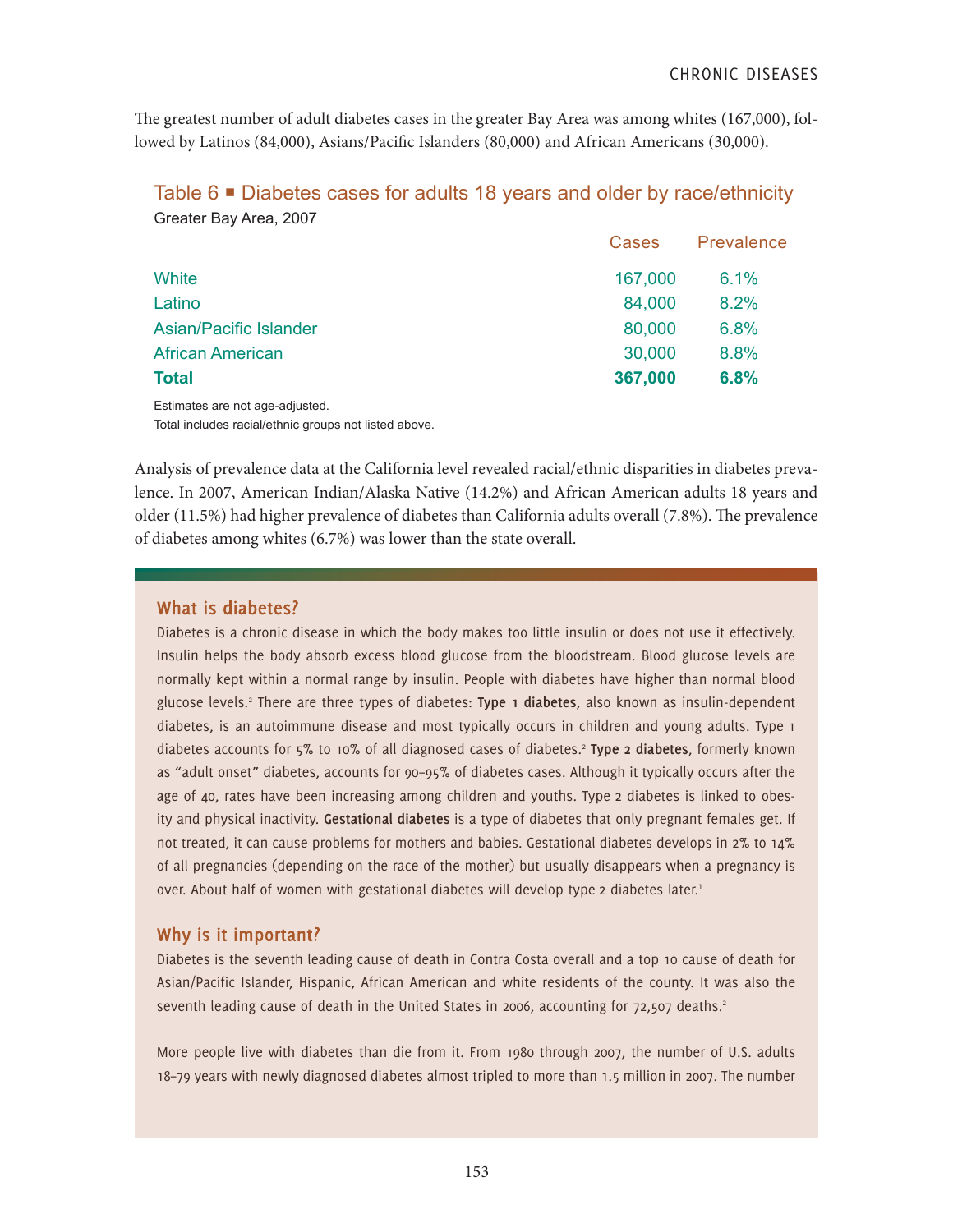of new cases of diabetes has increased sharply since the early 1990s.3 This is largely attributed to the rise in type 2 diabetes, which is being increasingly diagnosed at younger ages.4

Diabetes is a major cause of disability. People with diabetes are more likely to experience leg and foot amputations, heart disease and stroke.<sup>3</sup> Diabetes is the leading cause of new cases of blindness in adults 20-74 years, and kidney failure.<sup>2</sup> Treating diabetes complications with medications, hospitalizations and dialysis is physically trying for patients and costly for society. Total health care and related costs for the treatment of diabetes are roughly \$174 billion annually.<sup>5</sup>

#### **Who does it impact the most?**

In Contra Costa, males are more likely to die from diabetes than females and African American residents have the highest diabetes death rate. Although no differences by race/ethnicity could be detected in local diabetes prevalence data, nationally African Americans, American Indians, Asian Americans, Pacific Islanders and people of Hispanic American/Latino heritage are at greater risk for being diagnosed with diabetes than whites.<sup>6</sup>

Other factors that put people at increased risk for developing type 2 diabetes include: being overweight or obese, which keeps the body from making and using insulin properly; family history of diabetes; prior history of gestational diabetes or birth of a child weighing more than nine pounds; high blood pressure; unhealthy cholesterol (i.e., low HDL or "good" cholesterol or high level of triglycerides); and physical inactivity (i.e., exercising fewer than three times a week).6

#### **What can we do about it?**

There is currently no cure for diabetes, but there are ways to prevent it from occurring.' The Diabetes Prevention Program research indicated that people can delay and possibly prevent diabetes by losing a small amount of weight (5 to 7 percent of total body weight) through 30 minutes of physical activity five days a week and healthier eating.<sup>6</sup> Increased physical activity and healthier diets are more likely in communities where there are convenient, safe walking paths and accessible sources of fresh fruits and vegetables.7

Preventing and treating diabetes complications involves routine medical examinations, tests and medications. Blood sugar, blood pressure and kidney functions must be monitored as well as any existing sores or wounds. Access to quality preventive and outpatient medical care and education regarding medications, healthy eating and exercise are crucial. To help reduce health disparities and improve outcomes, efforts should be made to ensure that literacy and language are not barriers to receiving effective diabetes care.<sup>3,8</sup>

### Data Sources: Diabetes

#### **TABLES**

Tables 1-3: These tables include total deaths due to type 1 and type 2 diabetes and age-adjusted average annual death rates per 100,000 residents for 2005 through 2007. Mortality data from the California Department of Public Health Services (CDPH), http://www.cdph.ca.gov/, Center for Health Statistics' Death Statistical Master File, 2005-2007.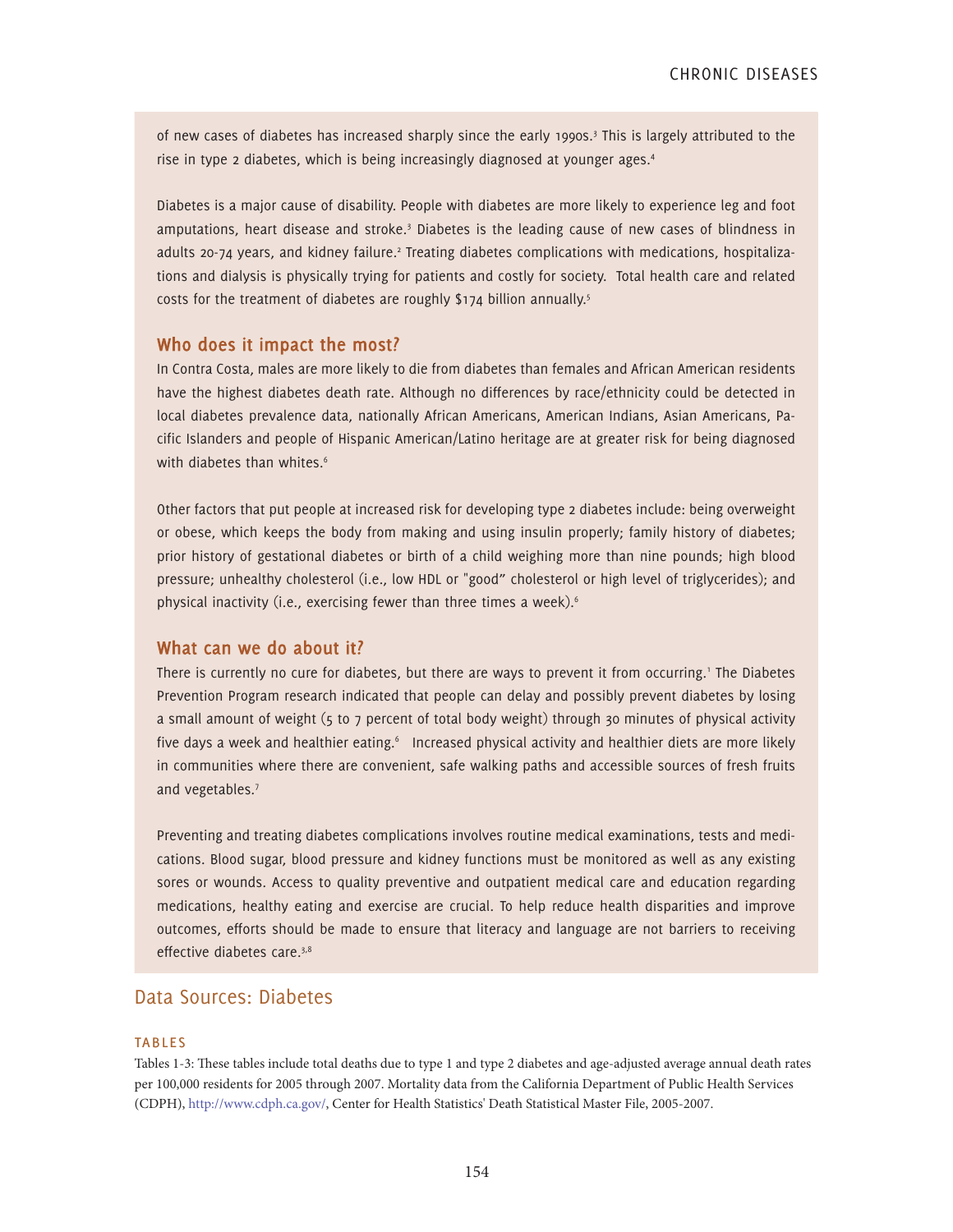Any analyses or interpretations of the data were reached by the Community Health Assessment, Planning and Evaluation (CHAPE) Unit of Contra Costa Health Services and not the CDPH. Data presented for Hispanics include Hispanic residents of any race. Data presented for whites, Asians/Pacific Islanders and African Americans include non-Hispanic residents. Not all race/ethnicities are shown but all are included in totals for the county and for each gender and city. Counts fewer than five are not shown in order to protect anonymity. Rates were not calculated for any group with fewer than 20 cases due to unstable estimates.

ICD10 coding for diabetes mellitus (ICDE10-E14) from the Centers for Disease Control and Prevention National Center for Health Statistics, available online at: http://www.cdc.gov/nchs/data/nvsr/nvsr50/nvsr50\_16.pdf

Population estimates for Contra Costa and its subpopulations (by age, gender, race/ethnicity, city/census place) for 2005-2007 were provided by the Urban Strategies Council, Oakland, CA. January, 2010. Data sources used to create these estimates included: U.S. Census 2000, Neilsen Claritas 2009, Association of Bay Area Governments (ABAG) 2009 Projections, and California Department of Finance Population Estimates for Cities, Counties and the State 2001-2009, with 2000 Benchmark.

California population estimate for state level rate from the State of California, Department of Finance, E-4 Population Estimates for Cities, Counties and the State, 2001–2009, with 2000 Benchmark. Sacramento, California, May 2009.

Healthy People 2010 objectives from the U.S. Department of Health and Human Services' Office of Disease Prevention and Health Promotion, available online at: http://www.healthypeople.gov/

Tables 4-6: These tables include total estimated cases of diabetes among adults 18 years and older and crude prevalence percentages for 2007. Local data about asthma from the California Health Interview Survey's AskCHIS data query system, copyright© 2007 the Regents of the University of California, all rights reserved, available online at:

http://www.chis.ucla.edu/. Data analysis performed March 17, 2010. Any analyses or interpretations of the data were reached by the Community Health Assessment, Planning and Evaluation (CHAPE) unit of Contra Costa Health Services. Data presented for Latinos include Latinos residents of any race. Data presented for whites, Asians/Pacific Islanders and African Americans include non-Latino residents. Not all race/ethnicities are shown but all are included in totals for the county, region, state and region by gender and by race/ethnicity. Greater Bay Area data includes the following counties: Alameda, Contra Costa, Marin, Napa, San Francisco, San Mateo, Santa Clara, Solano and Sonoma. Ask CHIS data are generated from a telephone survey that asks questions to a randomly selected group of residents in Contra Costa and other counties in California. Responses are then weighted to represent the county, region, and state as whole. The question used for this data was "{Other than during pregnancy, has/Has} a doctor ever told you that you have diabetes or sugar diabetes?" This question was only asked of adults 18 years or older.

#### **TFXT**

- 1. CDC, National Center for Chronic Disease Prevention and Health Promotion. (n.d.) National diabetes fact sheet: general information and national estimates on diabetes in the United States, 2007. Atlanta, GA: U.S. Department of Health and Human Services, Centers for Disease Control and Prevention, 2008.
- 2. CDC, National Center for Chronic Disease Prevention and Health Promotion Diabetes. (n.d.) Diabetes Public Health Resource: Basics About Diabetes. Retrieved May 16, 2010 from the CDC website:http://www.cdc.gov/ diabetes/consumer/learn.htm
- 3. CDC, National Center for Chronic Disease Prevention and Health Promotion. (n.d.). Diabetes Data & Trends. Retrieved May 16, 2010 from the CDC website: http://www.cdc.gov/diabetes/statistics/incidence/fig1.htm
- 4. Gerberding J., CDC. (2005). Diabetes: Disabling, Deadly and On the Rise, 2005. At a Glance Report, May 2005. Retrieved May 31, 2006 at the CDC website: www.cdc.gov/nccdphp/ publications/aag/pdf/aag\_ddt2005.pdf;
- 5. CDC, The Diabetic Epidemic among Older Adults. Adapted from the National Institute of Diabetes and Digestive and Kidney Diseases. National Diabetes Statistics, 2007. Bethesda, MD: U.S. Department of Health and Human